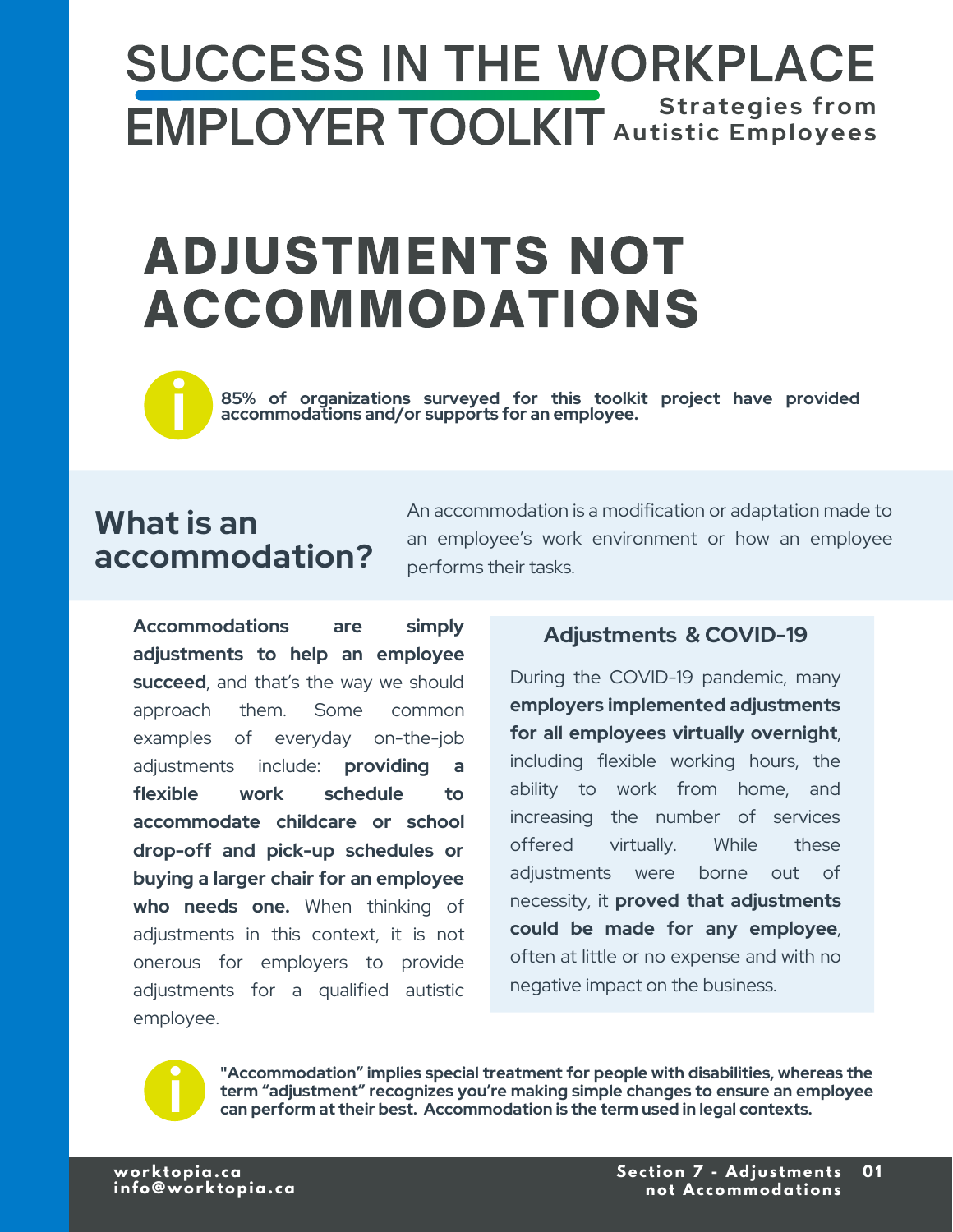### <span id="page-1-0"></span>**Most adjustments cost nothing**

When employers hear the word "disability" disclosed by a job seeker, one of the first things that may cross their mind is, "Will the employee require accommodations?" Employers sometimes hesitate to hire qualified autistic candidates out of concern the candidate will require expensive accommodations. While it's true that most autistic employees require some adaptations to their work environment, the cost is usually much lower than employers expect.

In a 2019 US study of **776 employers** by the *Job Accommodation Network (JAN)*, employers reported that:



## **Adjustments - low cost, high impact**

While the **cost of providing adjustments to an autistic employee is usually low, the positive impacts the employer receives in return are relatively high**.

In the *Job Accommodation Network* study, employers mentioned they received three main direct benefits from supporting an employee with a disability:  $^{\mathrm{1}}$  $^{\mathrm{1}}$  $^{\mathrm{1}}$ 

allowed the company to retain a valued employee

2 increased the employee's productivity

**3** eliminated the costs of training a new employee

*The Presidents Group,* a British Columbia based leadership table of inclusive employers, reaffirms the **high impact of the business case.** Hiring and supporting employees with disabilities, including autism, employers were *"2x more likely to reach or exceed financial targets, 6x more likely to be innovative, and 6x more likely to anticipate change."*  [2](#page-3-0) [3](#page-3-0)



**An example of an easy, sensory adjustment is initially talking in a soft tone of voice.**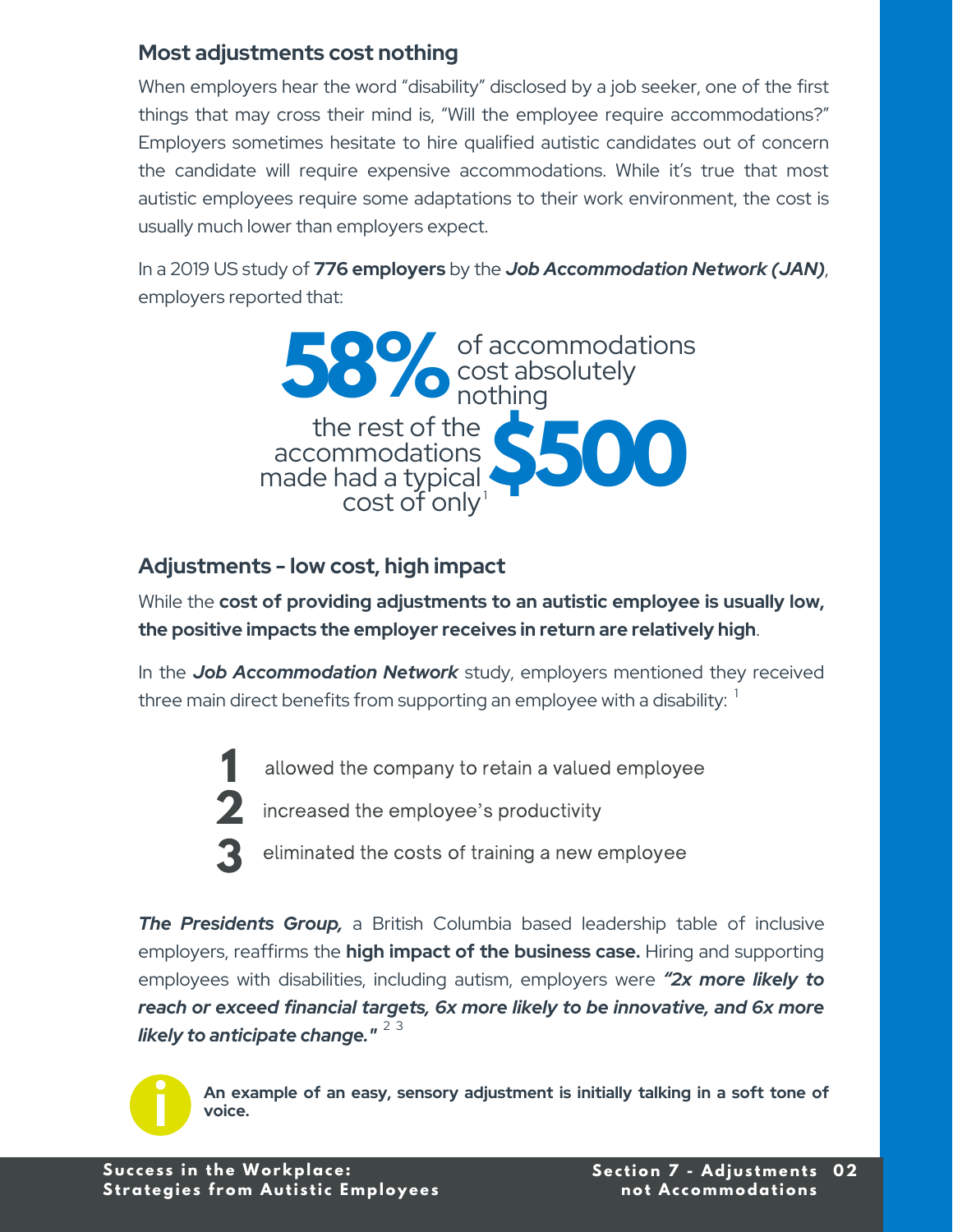#### <span id="page-2-0"></span>**Legal responsibilities**

*The Canadian Human Rights Act* states that employers have a legal duty to accommodate employees with protected status, including those with disabilities, up to the point of undue hardship. Most employers accommodate employees because it's good for their business, but it's worth noting the legal aspects of providing accommodations. If an employer fails to provide reasonable accommodations and cannot prove that providing those accommodations would create an undue hardship, they risk being fined by the jurisdiction's human rights tribunal. Each province and territory has its own human rights statutes, so it's a good idea for employers to familiarize themselves with the obligations they have in their jurisdiction.<sup>[4](#page-3-0)</sup>

### **Return to work policies & practices**

**Most employers already have experience offering adjustments** that align well with the adjustments autistic employees may request. Many employers have policies and practices for employees returning to work after having time off for medical reasons. Usually, these policies require the employer to provide workplace adjustments to employees as they transition back into the workforce. While these adjustments will vary depending on the company and the individual employee's needs, standard adjustments may include flexible working hours, time off for medical appointments, and possibly physical adjustments to the employee's work environment.

**Employers have been providing these and other adjustments for years to employees returning to work.** Many of these same adjustment policies and practices can be easily implemented for autistic employees throughout their employment lifecycle. It requires a simple change in thinking to realize that autistic employees' needs are supported just as easily as the needs of employees returning to work from medical leave.



**To inform the toolkit Sinneave in collaboration with the Centre For Interdisciplinary Research and Collaboration in Autism (CIRCA), conducted i surveys of both autistic workers and inclusive employers.** 

Some examples of **common physical and sensory adjustments** mentioned by respondents in the **Autistic Workers Survey** include:

- Control over their work environment, including being "able to wear **1** Control over their work environment, including being<br>loose-fitting clothing" and the "ability to listen to music."
- able to wear sunglasses on shift indoors" and the ability to control the temperature (use a space heater, wear a blanket, use a quiet fan etc.) Sensory adjustments, such as noise-cancelling headphones, "being temperature (use a space heater, wear a blanket, use a quiet fan etc.)
- **3** Assistive devices, such as the "optimal and the "ability to wear earplugs." Assistive devices, such as the "option of [a] headset for phone calls,"